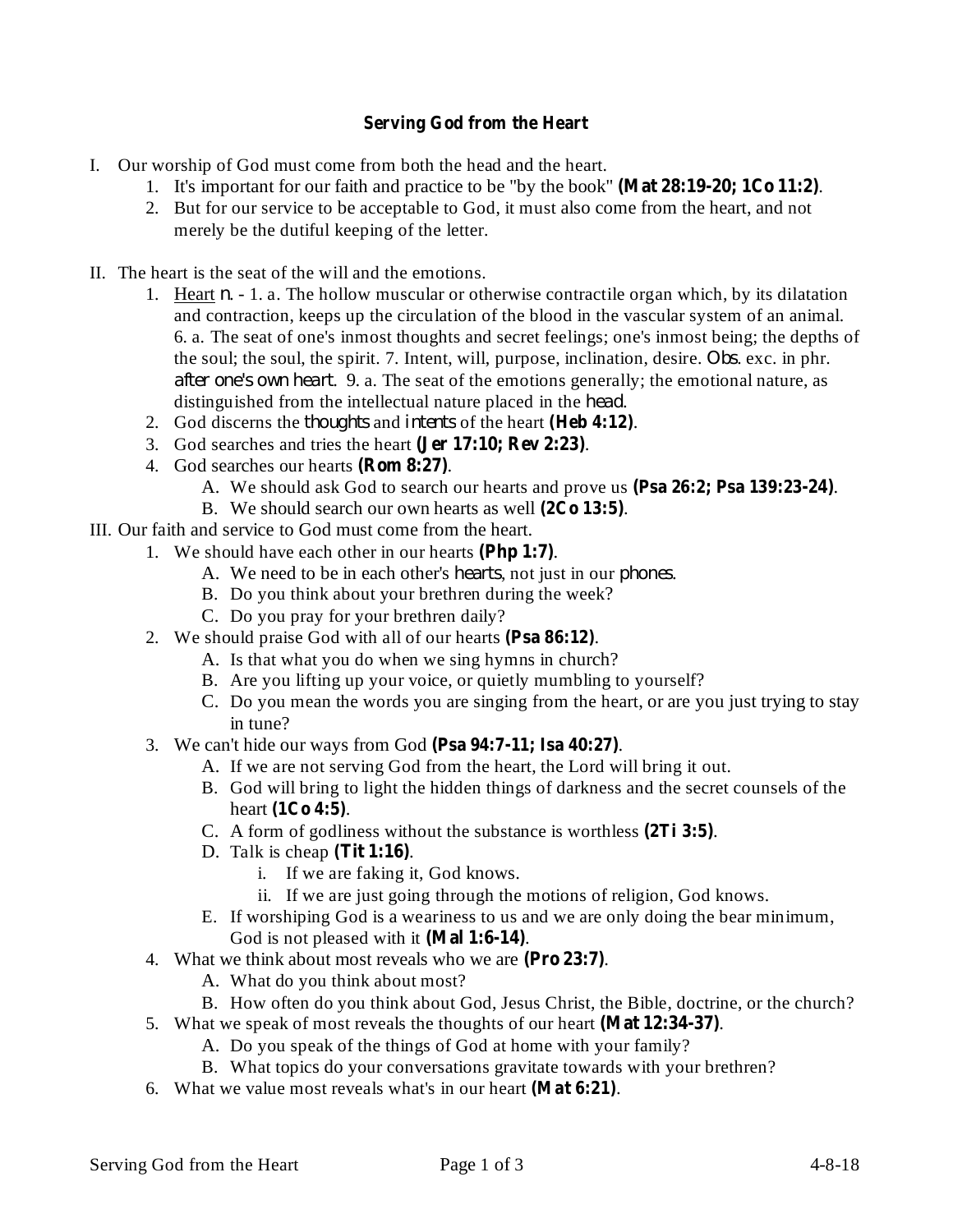- A. What do you value most?
	- i. Is it your family, friends, career, house, money, toys, leisure time, travel, pleasures, or entertainment?
	- ii. Or is it God, His word, His truth, His church, and His people.
	- iii. Is the word of God more valuable to you than wealth? **(Psa 19:7-10; Psa 119:72, 127)**
		- a. If so, how much time do you spend reading it each day?
			- b. We should ask God to incline our hearts to Him and His word **(Psa** . **119:36, 80)**
		- c. God's word should rejoice our hearts when we read it (Psa 119:111).
		- d. If it doesn't, then we should ask God to let it do so.
	- iv. Is the understanding, knowledge, and wisdom of God more valuable to you than riches? **(Pro 2:1-6; Pro 3:13-15; Pro 8:11, 19; Pro 16:16)**
	- v. If so, how much time do you spend searching for wisdom in God's word and asking Him for it in prayer?
	- vi. Is your faith more precious than gold? **(1Pe 1:7)**
	- vii. If so, how much do you think and talk about it during your day?
	- viii. Is the church worth more to you than family, money, houses, and lands?
		- **(Mat 13:44-46; Mar 10:29-30; Luk 18:29-30; Psa 84:10)**
			- a. If so, do you choose it over them?
			- b. Would you rather be in church than at your favorite place on earth?
- B. How do you know what you value most?
	- i. It's very simple to determine what it is.
	- ii. Just look at what you spend your time and your money on, and you will see what you value most and where your heart is.
- IV. Serving God from the heart *because* we want to, not *because* we have to is what separates the sheep from the goats.
	- 1. God's true servants obey His doctrine from the heart because they want to (Rom 6:17).
		- A. They do the will of God from the heart because they want to (Eph 6:6).
		- B. Why do we do the things we do?
		- C. Why do we not do the things we don't do?
		- D. The answer is simple: *because we want to*.
	- 2. Any old reprobate can follow orders if compelled to do so, and plenty of reprobates do.
	- 3. Our *affection* should be set on the house of God as was David's (1Ch 29:3).
		- A. Affection *n*. II. Of the mind. 2. a. An affecting or moving of the mind in any way; a mental state brought about by any influence; an emotion or feeling.
		- B. Our worship of God should not be *merely* emotional, but it should not be void it either.
		- C. Our soul should long for the house of God and our heart should cry out for God . **(Psa 84:2)**
	- 4. We should draw near to God with a *true heart* (Heb 10:22).
		- A. True *adj.* 1. a. Of persons: Steadfast in adherence to a commander or friend, to a principle or cause, to one's promises, faith, etc.; firm in allegiance; faithful, loyal, constant, trusty. Somewhat arch. 2. In more general sense: Honest, honourable,